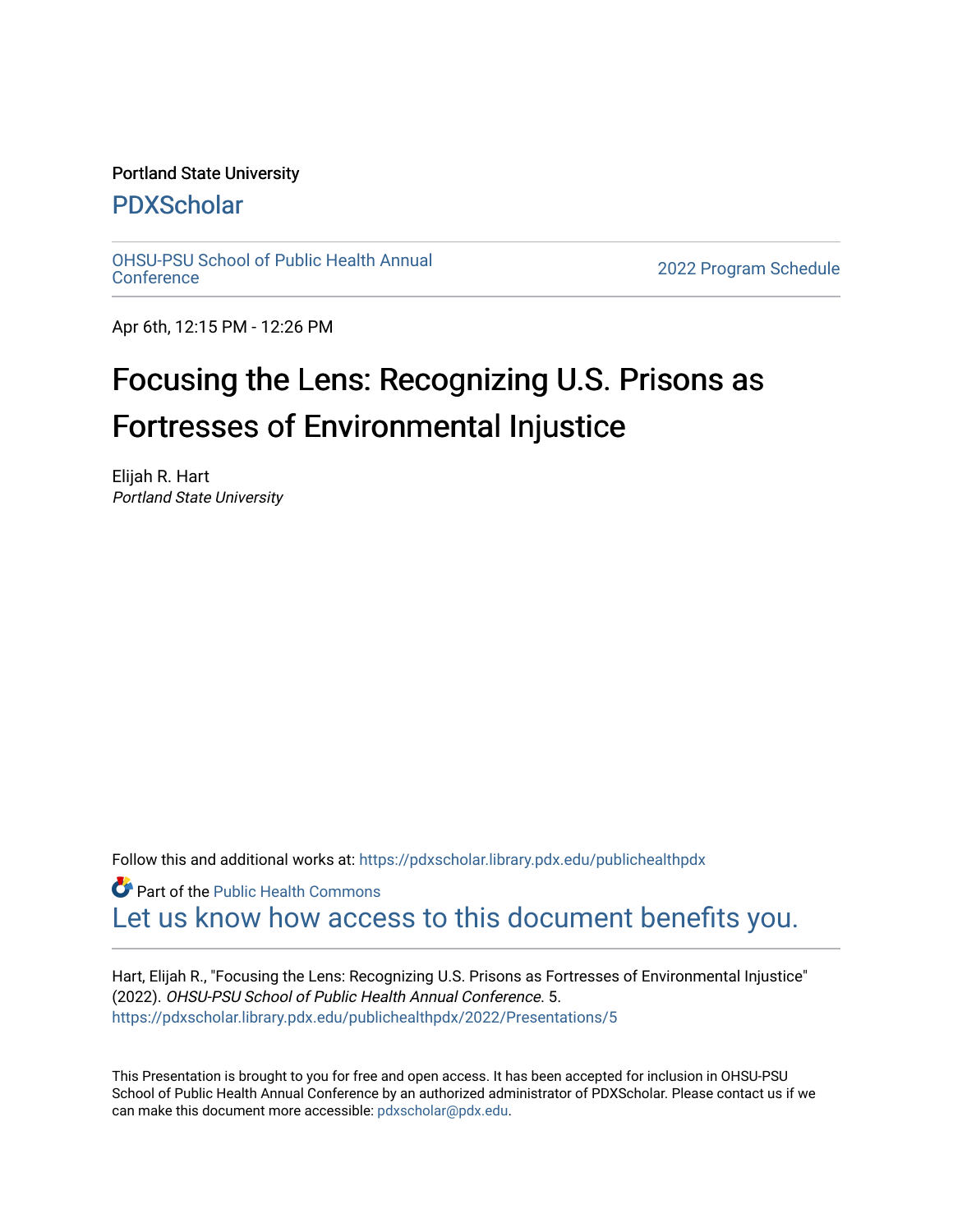Elijah Hart March 2022

# **Focusing the Lens: Recognizing U.S. Prisons as Fortresses of Environmental Injustice**

# *Mass Incarceration and Environmental Justice*

Approximately two million Americans are incarcerated on any given day, with over ten million being released from prison or jail each year. Incarceration rates have climbed dramatically since the 1970s, with racial minorities experiencing disproportionate increases [[1-3](#page-9-0)]. Compared to the general population, currently and formerly incarcerated people have higher risks of chronic health disorders, such as cardiovascular disease and cancer  $[4, 5]$  $[4, 5]$  $[4, 5]$  $[4, 5]$  $[4, 5]$ . Multiple studies have documented links between imprisonment and increased mortality risk [[4-6](#page-9-1)]. Imprisonment has profoundly harmful effects on physical and mental health. Mass incarceration—enabled by social and criminal justice policies that oppress historically marginalized and discriminated against communities—is widening health inequality in the  $U.S.[7]$  $U.S.[7]$  $U.S.[7]$ .





*federal, state, or local governments (1925 – 2015)* [[1](#page-9-0)].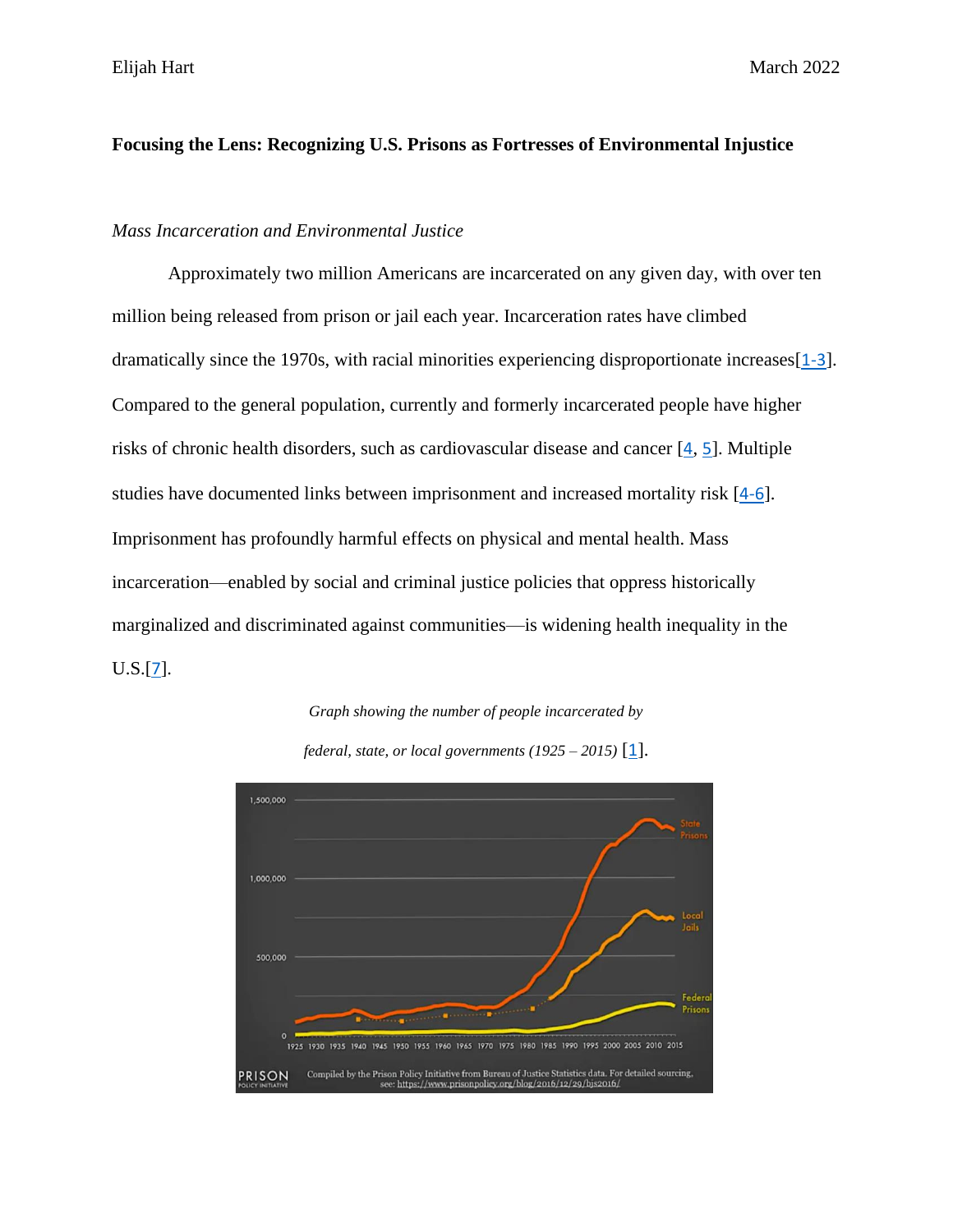While the impact of mass incarceration on morbidity and mortality in the U.S. is well documented, only recently have the connections between mass incarceration and environmental justice issues begun to come to light. In the U.S., people of color, immigrants, Indigenous peoples, low-income individuals, women, and queer folks face inordinate environmental and public health hazards from state and corporate institutions [[8](#page-9-4)]. Environmental injustices occur when people disproportionately exposed to health risks due to state policies and industrial practices which pollute and/or exploit air, land, water, climate, and human and non-human communities. For too long, environmentalist movements have disregarded the relationship between social inequities and environmental degradation, failing to understand the destruction of the environment in the context of the communities it affects most, particularly Black, Brown, and poor communities. People of color are overrepresented in prisons and jails in the U.S. [[1](#page-9-0)], and these institutions are frequently:

- 1. constructed adjacent to or on top of toxic waste sites,
- 2. inundated with air and/or water contamination,
- 3. sources of pollution.

Therefore, recognizing prisons as "fortresses of environmental injustice" and working to dismantle them must become a mainstream public health effort as the environmental justice movement continues to advance. By examining prisons in the U.S. through an environmental justice lens and providing an overview of the ways by which prisons impact human health, this paper aims to advocate for policy change that will improve the lives of prisoners and communities around prisons. Through case studies of the experiences of prisoners across the nation, the paper will present the location of prisons, exposure to environmental hazards in prisons, and pollution from prisons as key pathways by which prisons' harm health.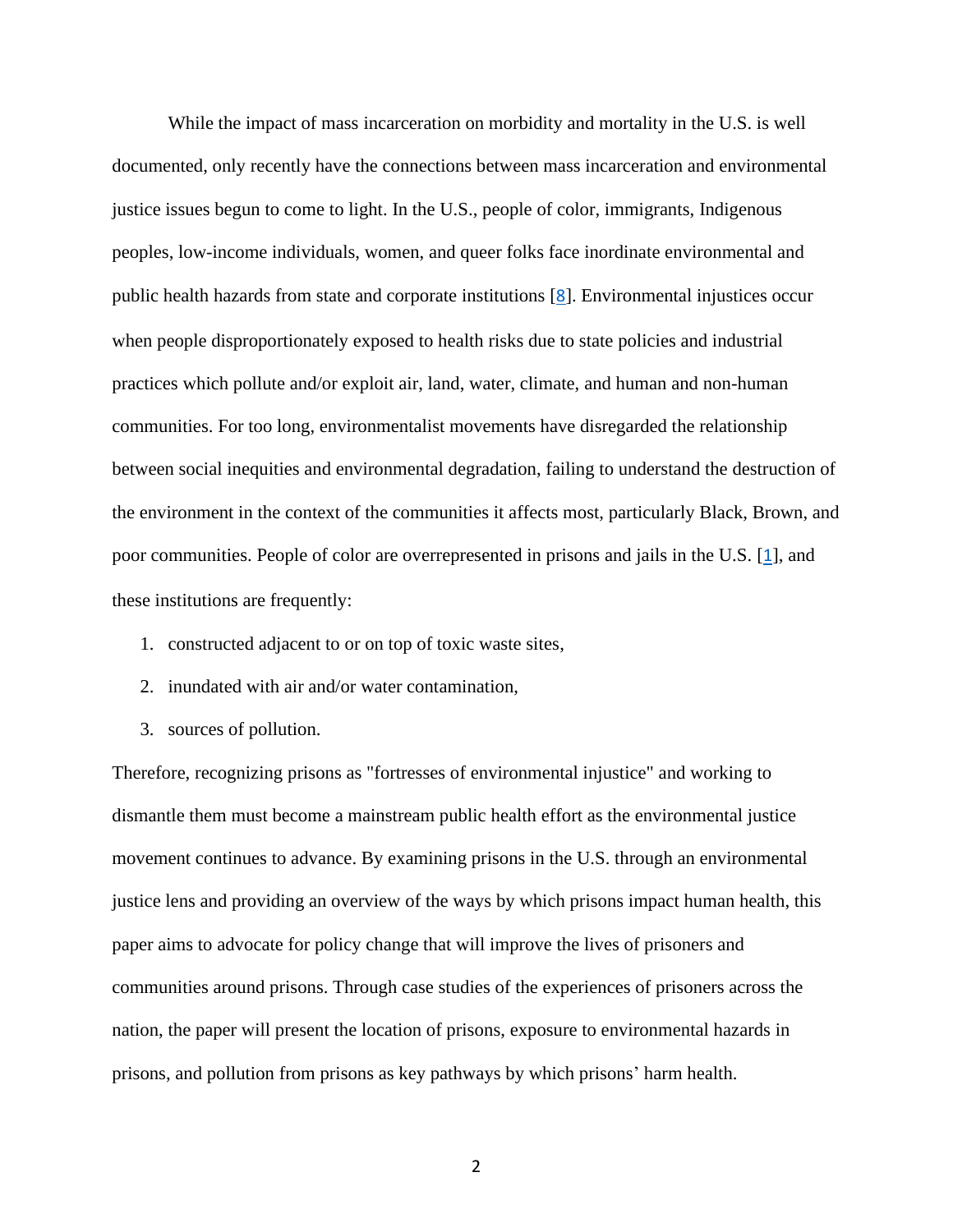### *If Nothing Else Grows, Build a Prison*

Low-income communities and communities of color are disproportionately impacted by environmental degradation. For example, polluting facilities are more likely to be established in these communities, and environmental rules are frequently less strictly enforced [[9](#page-9-5)]. The zoning of prisons upholds this legacy of racism and neglect. Prisons are often located in or near lowincome communities and they are often the built on some of the least desirable and contaminated lands, such as such as old mining sites, Superfund cleanup sites and landfills. At least 589 federal and state prisons are located within three miles of a Superfund cleanup site on the EPA's National Priorities List, with 134 of those prisons located within just one mile[[9](#page-9-5)].

Consider the rural town of LaBelle in the Luzerne Township of Fayette County, Pennsylvania. Two industries characterize the small community: a 506-acre coal ash dump operated by Matt Canestrale Contracting (MCC) and a maximum-security state prison known as State Correctional Institution Lafayette or SCI Lafayette. Matt Canestrale Contracting (MCC) has been operating the dumpsite since 1997. The dump accepts coal ash waste from coal-fired power plants throughout the region [[10](#page-9-6)].

Before MCC began dumping ash waste on the site in the late-90s and before the SCI Lafayette was built in 2003, LaBelle was home to a massive coal preparation plant, where coal from nearby mines was washed, graded, and shipped worldwide. The leftover coal refuse was dumped on or around a 1,357-acre property. By the mid-1990s, an estimated 40 million tons of coal refuse had been deposited on the site, covering hundreds of acres and "at depths approaching 150 feet in some places" and leaving a legacy of waste issues across the land [[10](#page-9-6)].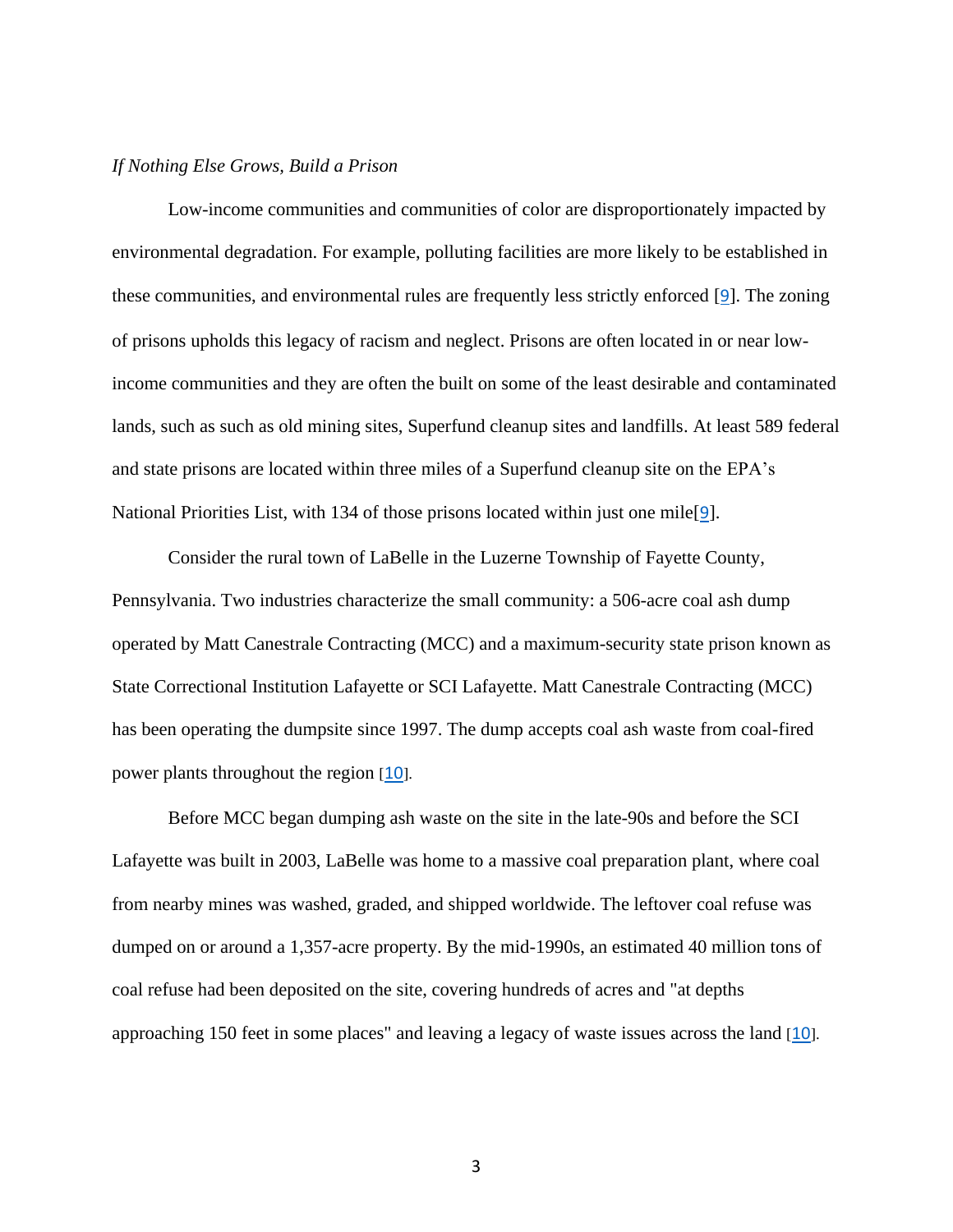

*Arial view of surface permits in LaBelle, Pennsylvania, May 2013* [[10](#page-9-6)].

In 1996, MCC purchased the property. Shortly after, it reached an agreement with the Pennsylvania Department of Environmental Protection to manage coal refuse disposal for site reclamation. The dumpsite was later rezoned to its current 506-acre domain, and 237 acres of the original property were transferred to the Commonwealth of Pennsylvania to construct SCI Fayette [[10](#page-9-6)].

MCC's reclamation strategy is to "cap" the coal refuse dump by spreading flue gas desulfurization sludge, a liquid form of coal ash, over the entire area to create a barrier preventing rainwater from leaching chemicals into soil, surface water, and groundwater. The sludge is then covered with a mixture of dry coal ash and topsoil. The mixture of coal ash and topsoil is also used to stabilize a dam holding back a large pond of coal slurry. The dam is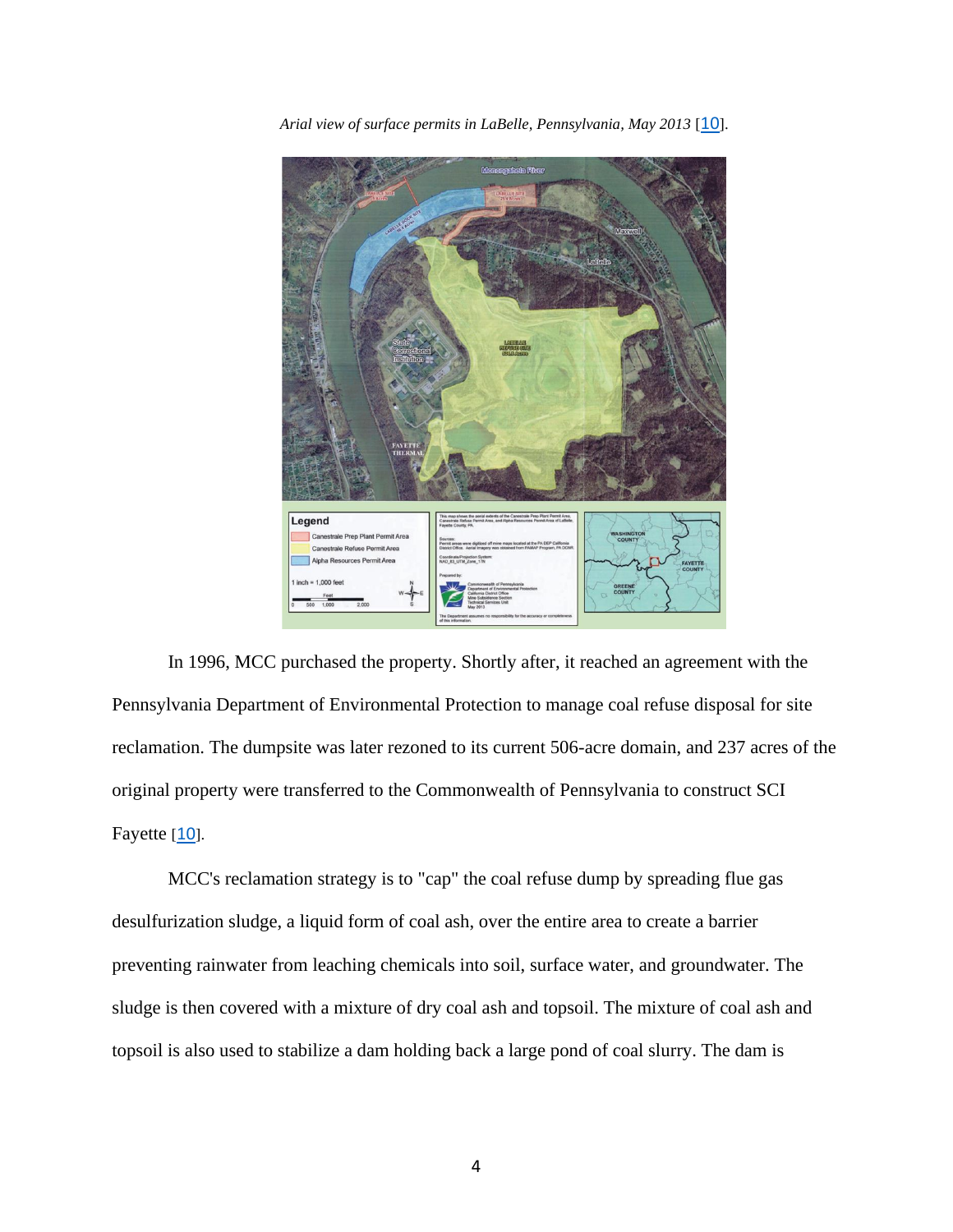categorized as a "high" hazard, meaning that its failure is "likely to cause loss of human life"  $[10]$  $[10]$  $[10]$ .

Since it took ownership of the dump and began the reclamation project, MCC has perpetually violated the Air Pollution Control Act [[10](#page-9-6)], which prohibits allowing particulate matter to leave the boundaries of the dumpsite. Ash is regularly seen blowing off the site or out of haul trucks and collecting on the houses of local residents as well as the prison grounds at SCI Fayette [[10](#page-9-6)]. Residents of LaBelle have filed numerous complaints with the Pennsylvania Department of Environmental Protection in recent years. However, these complaints have resulted in little more than notices of violation and, in rare instances, fines against MCC [[10](#page-9-6)].

What is shocking about this story of land use around LaBelle is not the coal industry's pollution but rather that the local government built a 2,000-bed prison on a toxic waste site. The building of prisons in the proximity of hazardous environmental features is not an anomaly but a pattern across the U.S. The zoning of SCI Lafayette illustrates how prisons are used to boost the economy in areas where industrial practices have devasted the land. Prisons are built without regard for hazardous environmental exposures, and this negligence has disastrous consequences on the health of the incarcerated.

#### *Locked Up Without Clean Air or Water*

There are numerous examples of prisoners being exposed to contaminated air or water while in prison. In 2014, a study at SCI Fayette found that 80% of survey responding inmates (61/75) were suffering from exposure to coal ash, including respiratory, throat, and sinus conditions, gastrointestinal problems, and adverse skin conditions [[10](#page-9-6)]. Residents of the neighboring suburban area La Belle filed a lawsuit stating that the dump site creates fugitive dust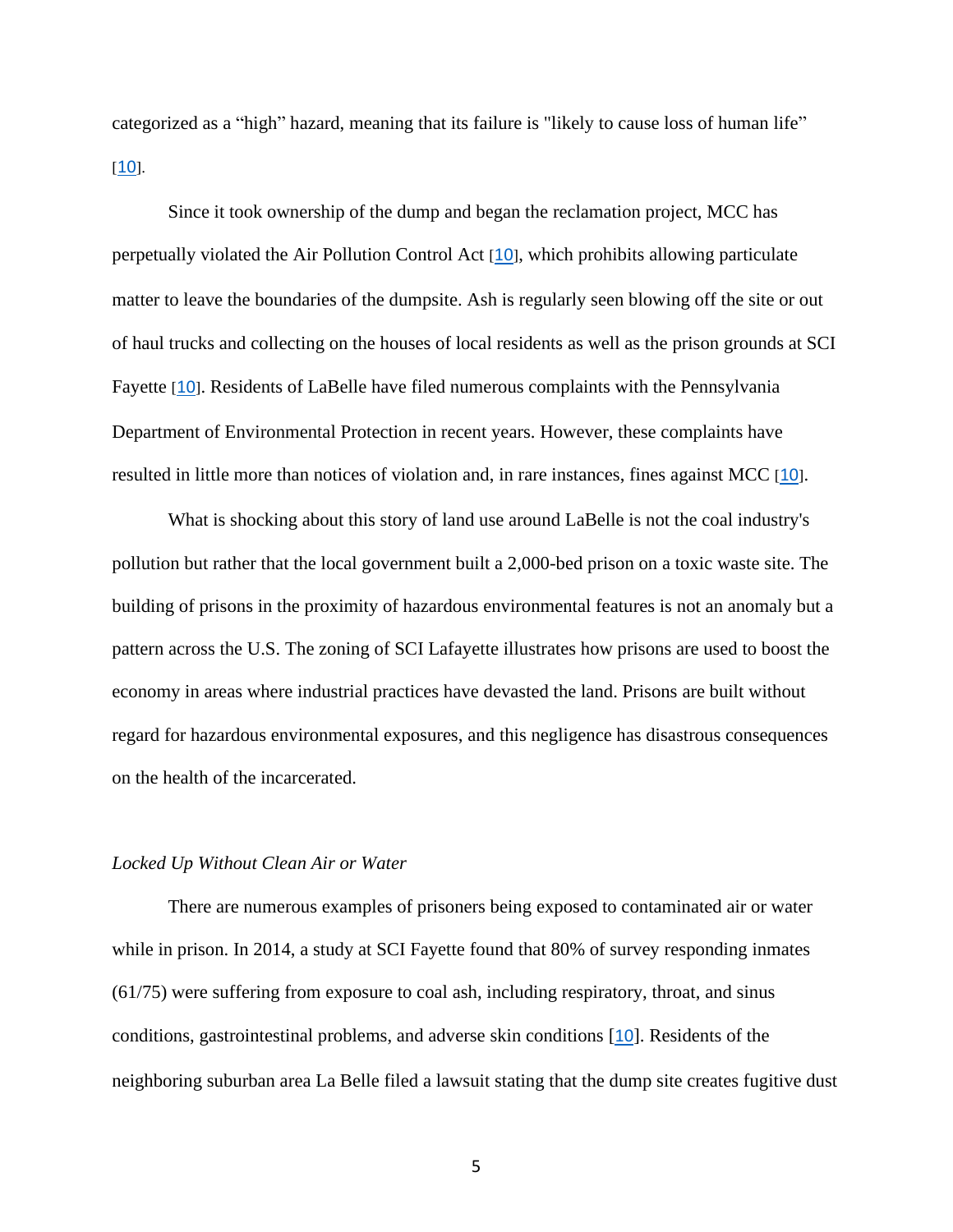that pollutes air and water, contributing to sickness in the community. This lawsuit notably left out concerns about the health of prisoners. Samples taken from the According to the EPA's enforcement database, federal and state agencies brought 1,149 informal actions and 78 formal actions against regulated prisons, jails, and detention centers during the past five years under the Safe Drinking Water Act[[9](#page-9-5)]. Yet another example is arsenic exposure at Wallace Pack Unit, a Type I geriatric prison in Texas incarcerating predominantly elderly and disabled prisoners. The water at the Unit contained between 2.5 to 4.5 times the level of arsenic permitted by the EPA for 10 years before a federal judge ordered the Texas Department of Criminal Justice to treat the water for the prisoners.

Prisoners are locked up, with no escape, and forced to spend years, sometimes decades, in institutions that are frequently inundated with air and water contamination. Chronic exposure to environmental hazards is an inescapable part of life for many prisoners. Criminalized and ostracized, prisoners are forced to live in conditions that damage their physical and mental health and undermine their ability to reintegrate into society.

#### *Toxic Prisons: Oozing into Communities*

The environmental threat that the prisons pose to human health does stop with inmates; it seeps beyond the walls of the institutions and into the neighboring communities. Prisons are built on contaminated lands, sources of hazardous environmental exposure for inmates, and in many cases, the institutions themselves are also sources of pollution. An egregious example of a prison contributing to environmental degradation is the California Men's Colony state prison (CMC). Located about 10 miles from the Pacific Ocean coastline in San Luis Obispo; the prison has a legacy of water pollution. In 2004, CMC was fined \$600,000 by the regional California water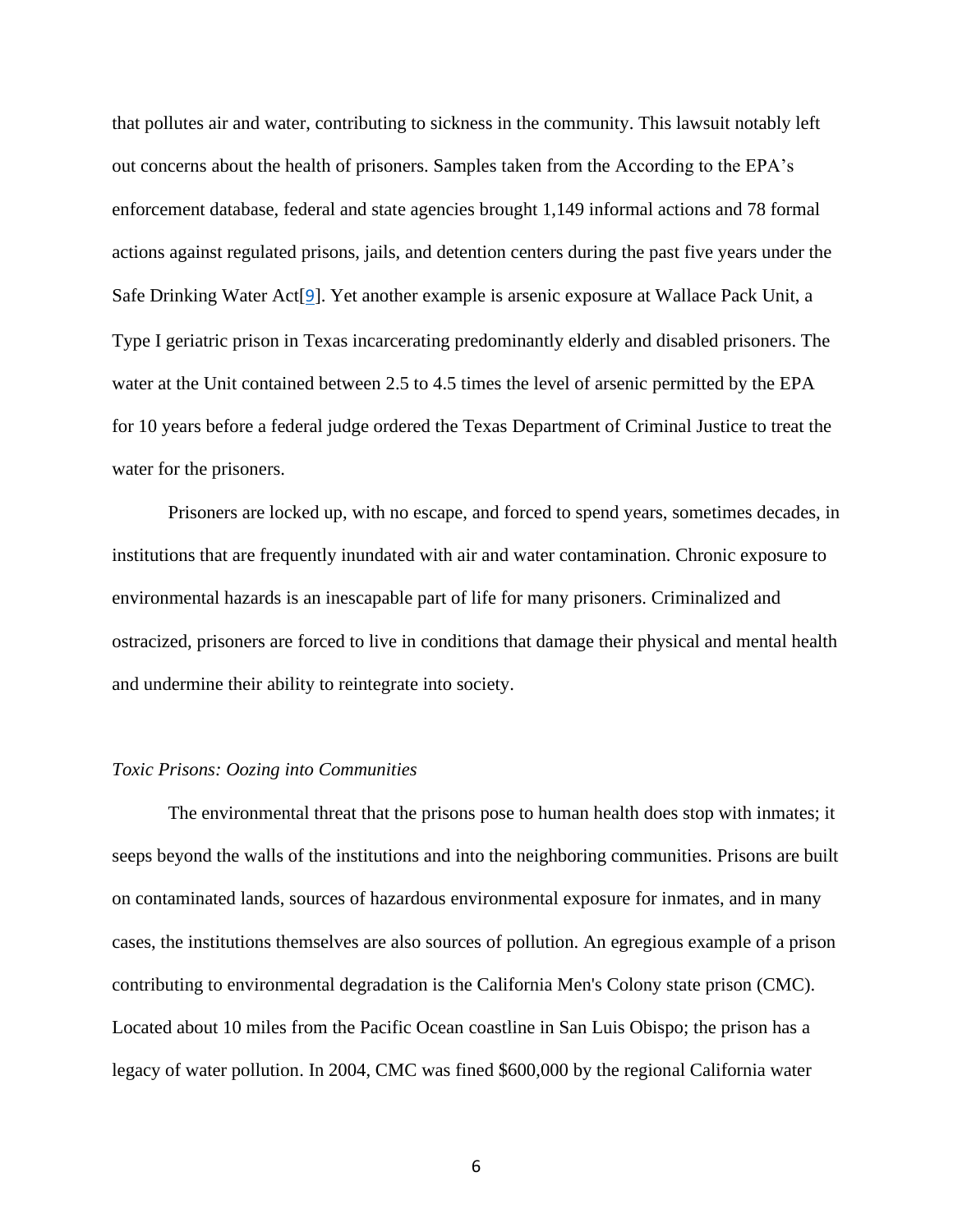quality control board for spilling 220,000 gallons of raw sewage into nearby Chorro Creek. The creek flows into Morro Bay, a state-designated marine protected estuary [[9](#page-9-5)].

CMC may be one of the worst examples of prisons polluting the environment, but it is certainly not the only example. Prisons across the nation have been cited for violating point source pollution regulations under state and federal water laws and falsifying water pollution reports [[9](#page-9-5)]. Beyond exposing prisoners to environmental toxicants, prisons can be a source of pollution for nearby non-incarcerated residents.

*Map showing violations of federal environmental* 

*laws in prisons by state in the U.S. (2012-2017)* [[9](#page-9-5)].

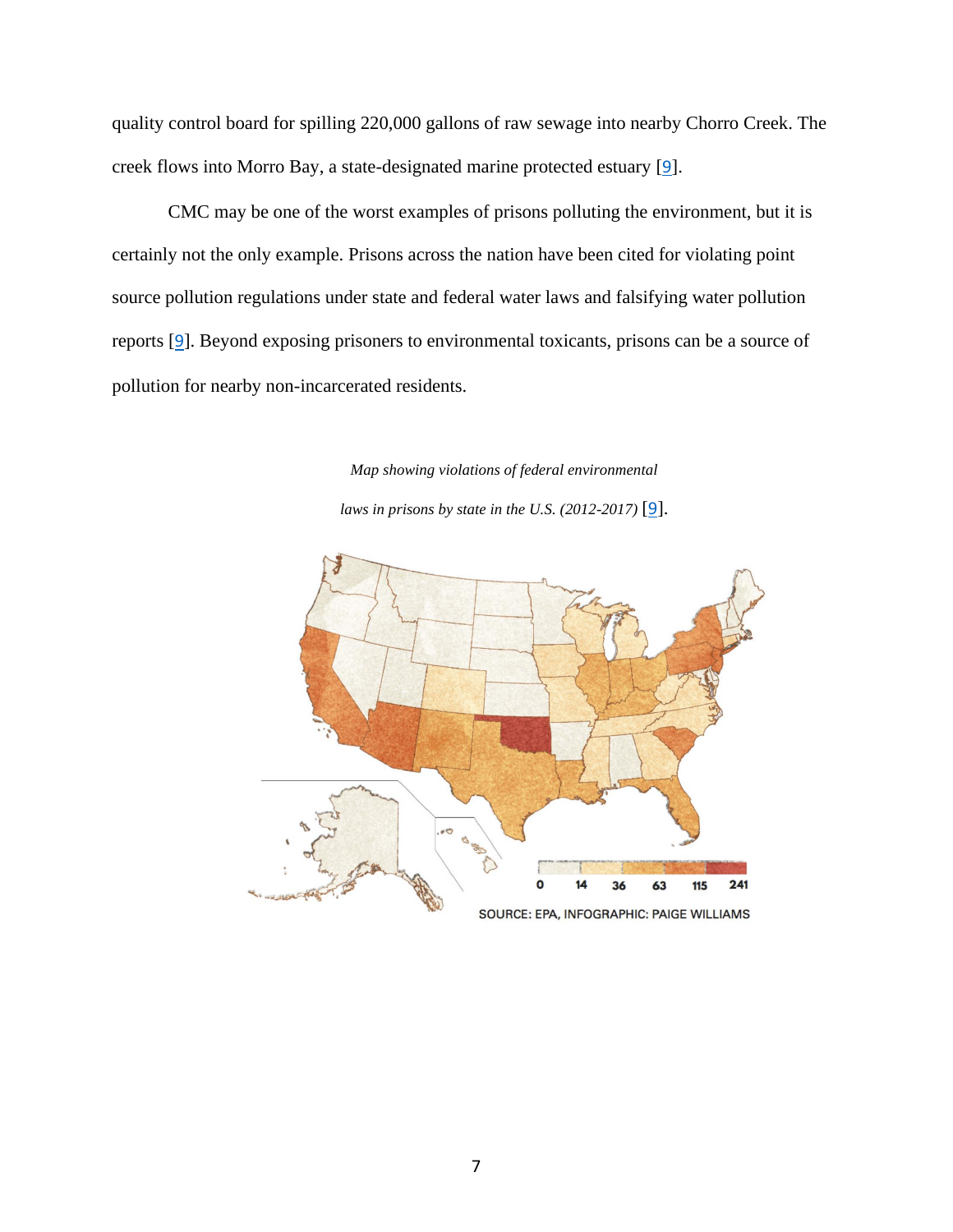#### *Advancing Environmental Justice — Recognizing Prisoners' Rights to Health*

Black, Brown, and low-income communities are overrepresented in U.S. prisons [\[1-3\]](#page-9-0). These communities also face disproportionate environmental and public health hazards [\[8\]](#page-9-4). Mass incarceration and America's punitive approach to criminal justice have enabled prisons to become fortresses of environmental injustice.

*"The problem is the intersection of environmental justice, and mass incarceration runs right into the teeth of prisoners not being considered worthy of justice. If we [prisoners] complain about dirty water, poor ventilation systems, or inadequate medical care, there is a collective societal shrug: You should have thought about that before you committed crime."*

#### *- Kenneth Hartman* [\[9\]](#page-9-5)

The EPA is the only agency with nationwide jurisdiction over prisons in the U.S. While the EPA recently developed the 2020 Environmental Justice Action Agenda Framework, the agency has failed to recognize that environmental justice efforts *cannot* stop at the prison gates [\[9\]](#page-9-5). Future efforts to advance environmental justice must acknowledge the role of prisons in the disproportionate exposure of Black, Brown, and low-income communities to environmental and public-health challenges. For this to happen, communities across the U.S. have to recognize that prisoners have a right to health and wellbeing. Ask yourself, "Does someone who has been convicted of a crime deserve the same rights to health as me?" and contact your local EPA agency and let them know if you find yourself agreeing. Only by changing the narrative and making rehabilitation rather than punishment the goal of our criminal justice system, can the U.S. begin to address environmental justice inequities in prisons.